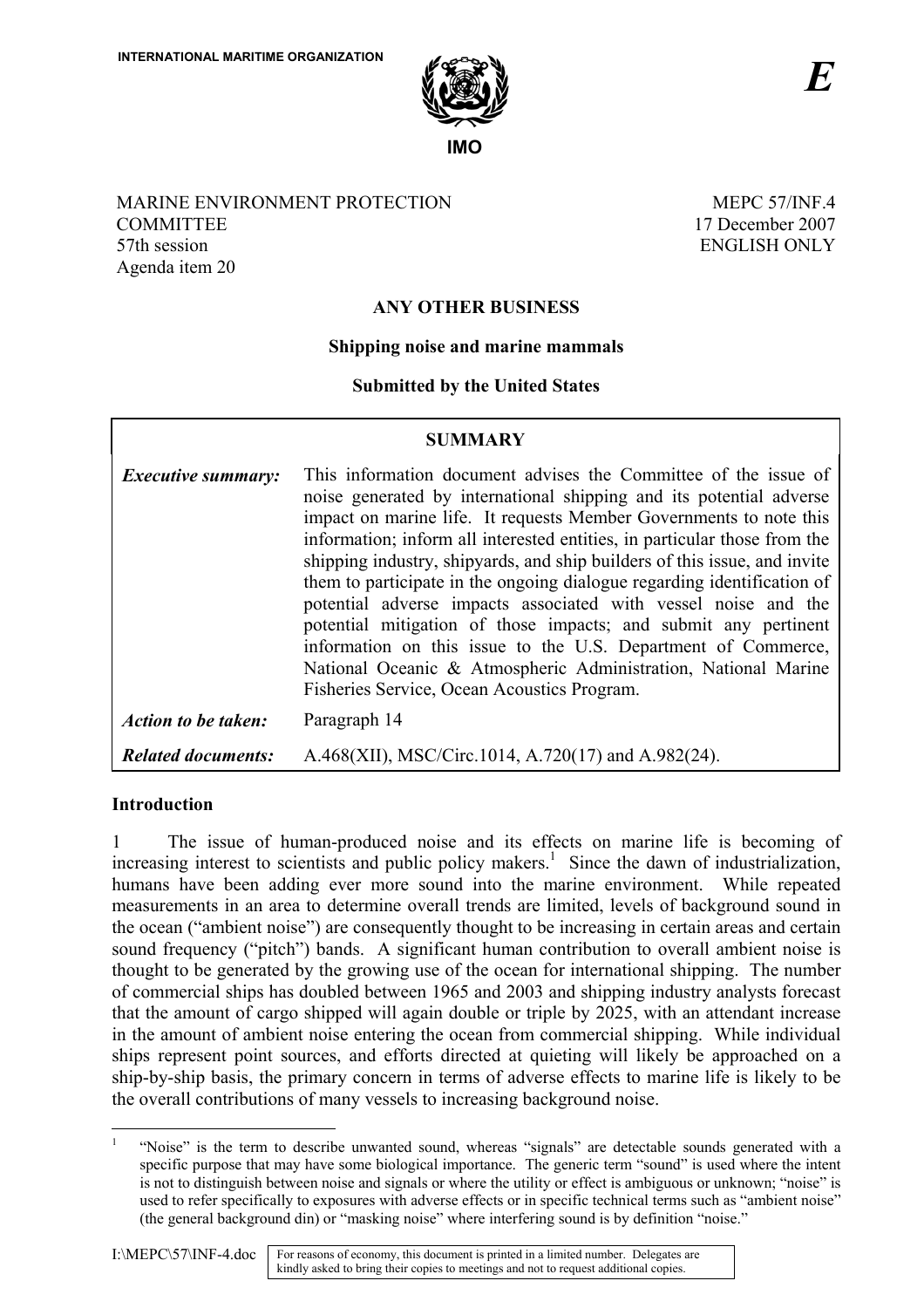2 Most marine animals use sound for critical life functions, such as communicating, foraging, evading predators, and navigating. Scientific investigations of many marine animals (including mammals, fish, and even some invertebrates) have shown that the production and reception of sounds are critical to various aspects of life history. Human-produced noise has the potential to disturb behavior and/or interfere with various important biological functions of marine animals. The range of potential impacts is highly dependent on characteristics of the sound source, the operational environment and the animals receiving the sounds. As the input of human-produced sound increases, its potential to interfere with these functions is becoming of increasing concern, both from higher intensity acute events (such as explosions) and from lower intensity but more chronic sound sources such as large vessels.

#### **Nature of the issue**

3 Although specific knowledge is limited regarding the relative contributions of various sources of sound in the marine environment, a significant portion of human noise input is attributable to the increasing number of large and increasingly larger commercial ships operating over wide-ranging geographic areas. Large commercial ships produce relatively loud and primarily low-frequency sounds, the exact characteristics of which depend on ship type, size, propulsion type, operational mode and speed. Much—and in some conditions most—of the noise generated by large ships results from propeller cavitation, although onboard machinery and turbulence around the ship's hull also generate sounds that may be transmitted under water via direct or secondary paths. Various parts of ships produce different frequency sounds which propagate differently in the water, with low frequencies generally traveling farther due to the physical properties of sound and water. Low frequency sounds from ships travel hundreds of miles and can increase ambient noise levels in large areas of the ocean, interfering with sound communication in species using the same frequency range over relatively large areas.

4 Noise exposure may pose a host of potential problem for marine animals, including in particular marine mammals (e.g., whales, dolphins, seals, sea lions), sea turtles and fishes. Natural or human noise can have various adverse effects on animals, including: alteration of behavior; reduction of communication ranges for social interactions, foraging and predator avoidance; temporary or permanent compromise of auditory or other systems; and/or in extreme cases, habitat avoidance or even death. Potentially widespread adverse effects may result from increasing background ambient noise levels due to human activities. With regard to the noise generated by shipping, the general (low) frequency band of large vessel noise overlaps the frequencies generally produced by some marine animals, primarily large whales, seals and sea lions, and fish (see figure 1). Additionally, as noted above, given the wide-ranging geographical occurrence of shipping, the fact that the low-frequency sounds from ships travel great distances, and its ever-increasing prevalence, the potential problems for acoustically-oriented marine animals from noise generated by shipping is of increasing concern.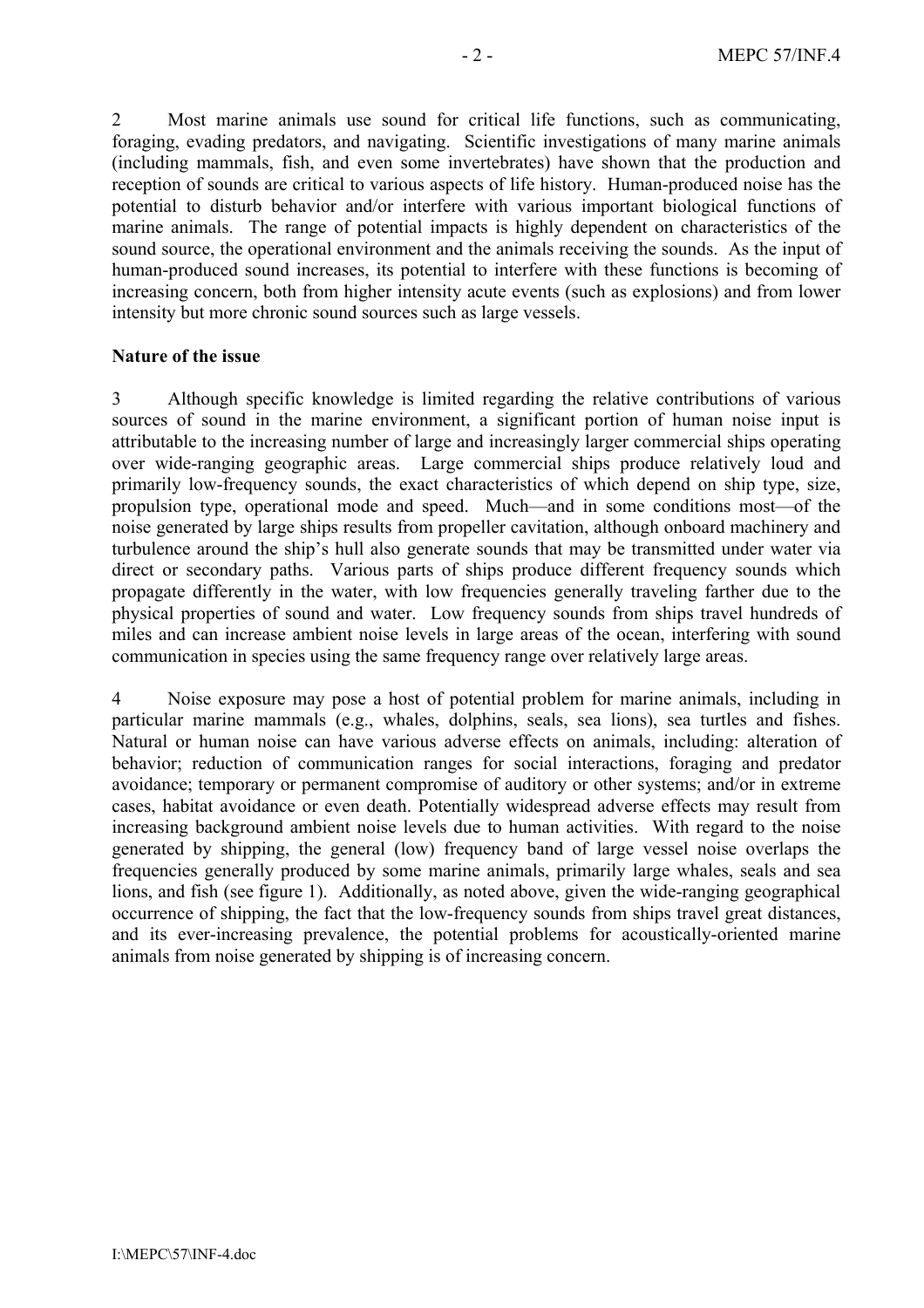

**Figure 1**. Frequency Relationships Between Marine Animal Sounds and Sounds from Shipping

5 The primary concern regarding potential adverse effects of shipping noise is not related to acute exposures, but rather to the general increase in background ambient noise that may result from concentrations of vessel operation. That is to say, the potential environmental impacts from ship noise are likely related to masking of communication systems. While there is insufficient longitudinal data to conclude that ambient noise levels are increasing in large areas of the ocean as a function of vessel sounds, two recent studies off California analyzing measurements over several decades do indicate changes that, for these particular areas, suggest an increasing trend in background noise of  $\sim$  3 dB/decade in the low-frequency band (Andrew et al., 2000; McDonald et al., 2006; see figure 2 below). Because of the logarithmic nature of sound and what is known about hearing systems in mammals, seemingly small changes in background noise levels can result in large reductions of communication ranges (see Figure 3 below).



**Figure 2.** Ambient noise measurements in the 100-200 Hz band measured off California in the 1950's (Wenz, 1962; Ross, 1993) and Applied Physics Laboratory/University of Washington (APL/UW) noise measurements in the late 1990's (Andrew *et al*., 2002).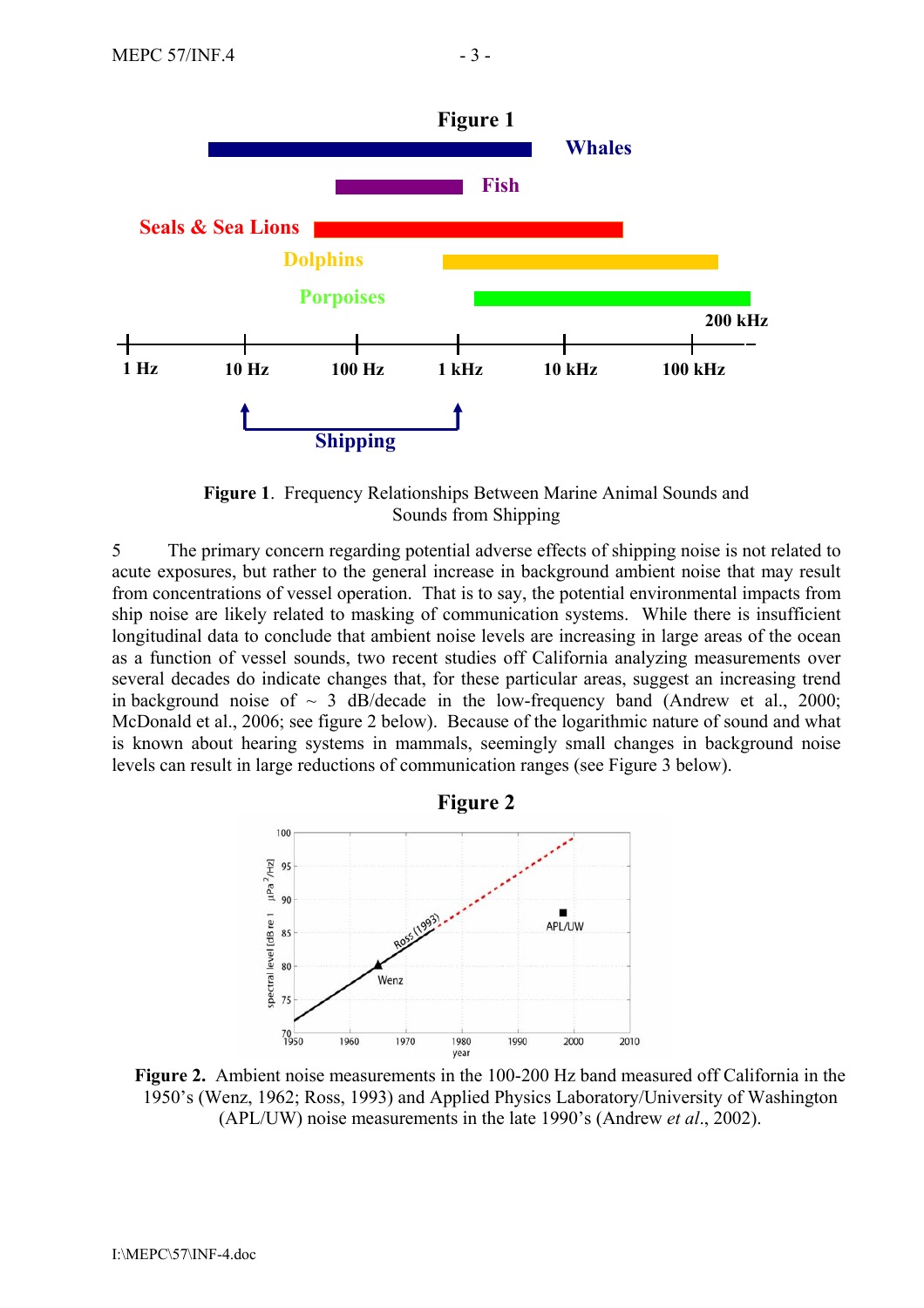



**Figure 3**. Simplified figure demonstrating the expected change in detection range as a function of received noise level. Each 20-dB increase in background noise results in an order of magnitude decrease in expected detection range.

## **IMO recognition of noise and potential benefits to be gained by noise reduction**

6 The IMO has recognized the issue of noise and the importance of noise reduction in the context of providing safe working conditions for seafarers and ensuring the safety of the ship (see e.g., Code on noise levels on board ships, A.468(XII) (19 Nov. 1981) and Guidance on fatigue mitigation and management, MSC/Circ.1014 (12 June 2001)). In the context of noise and the environment, the Guidelines for designation of Special Areas and the identification of Particularly Sensitive Sea Areas (PSSA)(A.720(17)(1991)) and the 2005 Revised PSSA Guidelines (A.982(24)(2005)) recognize that noise from ships may adversely affect the marine environment and living resources of the sea. The general issue of noise and marine mammals has also been addressed by other international fora, including through regional arrangements under the Convention on Migratory Species (e.g., the Agreement on the Conservation of Cetaceans of the Black Sea, Mediterranean Sea and Contiguous Area (ACCOBAMS) and the Agreement on the Conservation of Small Cetaceans of the Baltic and North Seas (ASCOBANS) have passed resolutions and commissioned research on the effects of noise on marine mammals).

7 Sound produced as an incidental byproduct of vessel operation serves no particular function in the transportation of goods and may, to some extent, represent wasted energy. Although the issues involved are complex and need to be further considered, quieter vessels could coincidentally also be more efficient, as a reduction in noise may represent a reduction in ship-board vibration with the potential for reduced operational and maintenance costs. Moreover, reduction in ship sound may have important benefits for crew and vessel safety as well as the comfort of passengers as recognized by the action IMO has taken to address these issues. Furthermore, environmentally sensitive modifications of ship design, construction, maintenance, and operations may have public perception and/or societal benefits. Given these factors, as well as the potential interference with acoustic communication in marine life, an important question is whether noise output from large vessels should and could be realistically reduced.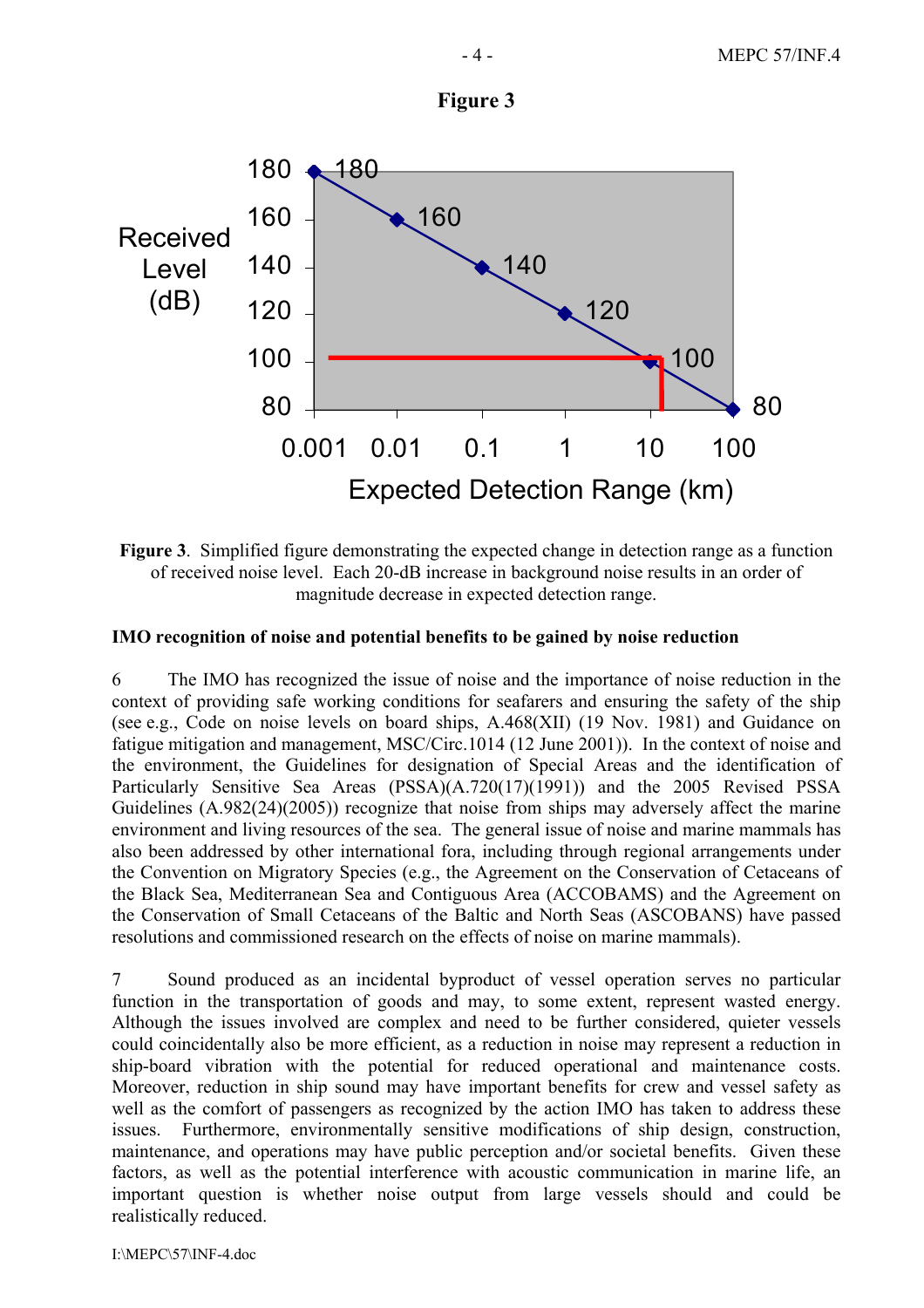# **Ongoing research and dialogue needed**

8 Sustained research and dialogue with key industry players (extending from individuals involved with vessel design and production to those concerned with maintenance and operation) and other interested entities are necessary to address the critical technical, economical, and practical considerations bearing on the necessity and feasibility of reducing noise from shipping. Some preliminary considerations include attempting to identify the nature and extent of all potential effects on species in question and identifying mitigation strategies. Second, a key action item is whether vessel quieting applications in other contexts can be feasibly scaled up for use on large commercial vessels. The issue of applying quieting technology to large vessels requires further investigation to determine the likelihood of meaningfully reducing noise output and identify cost magnitude as well as potential socio-economic benefits to industry. This will require careful analysis and considerable open dialogue among individuals representing various disciplines and interests.

9 Dialogue on this issue has begun in the United States. In responding to a committee formed to look at the impacts of anthropogenic noise on marine mammals, a commercial shipping industry representative urged, in a statement made to the Committee, that the United States inform and take any appropriate action through IMO. It was also noted by this advisor that, "any sound producer that is conducting activities that negatively impact marine mammals must be willing to further investigate those activities with a focus on the specific origins and characteristics of those sounds and possible mitigation methods."<sup>2</sup> This representative also noted that the transmission of noise respects no jurisdictional boundaries and thus mitigation strategies must be international in nature to address adequately the impacts of commercial shipping noise on living marine resources.

10 The National Oceanic & Atmospheric Administration (NOAA) has been facilitating the dialogue and consideration of noise generated by shipping. It hosted two international symposia in 2004 and 2007 for representatives from government, industry, academia, and environmental groups to consider the effects of noise from large vessels on marine life. At the 2004 symposium, overarching issues of the sounds produced by large vessels, their potential effects on marine life, and whether design and operational modifications might have environmental as well as economic benefits were considered. While many participants acknowledged that there are many uncertainties and complexities regarding the potential effects of vessels sounds, many also acknowledged that noise introduced into the marine environment today is likely to have various negative effects on marine life. With the projected increase in vessels engaged in the global maritime trade, these impacts will only increase. The symposium presentations also clarified that large vessels represent a significant (and in some areas predominant) contribution to overall ambient noise in certain, primarily low-frequency, bands. It was further noted that the potential for interference with marine animal communication and other signals occurs where there is an overlap between vessel noise and the hearing of biologically-significant signals. For a report of the 2004 symposium (and eventually the 2007 symposium as well), please see: http://www.nmfs.noaa.gov/pr/pdfs/acoustics/shipping\_noise.pdf.

11 The 2007 symposium included experts from the international community and was more narrowly focused on issues such as the rationale and explicit target levels for quieting vessels of various classes, whether known or existing vessel-quieting technologies used in other

 $\overline{a}$ 

<sup>&</sup>lt;sup>2</sup> Federal Advisory Committee Act (FACA). 2006. Advisory Committee on Acoustic Impacts on Marine Mammals, Report to the Marine Mammal Commission, February 2006.